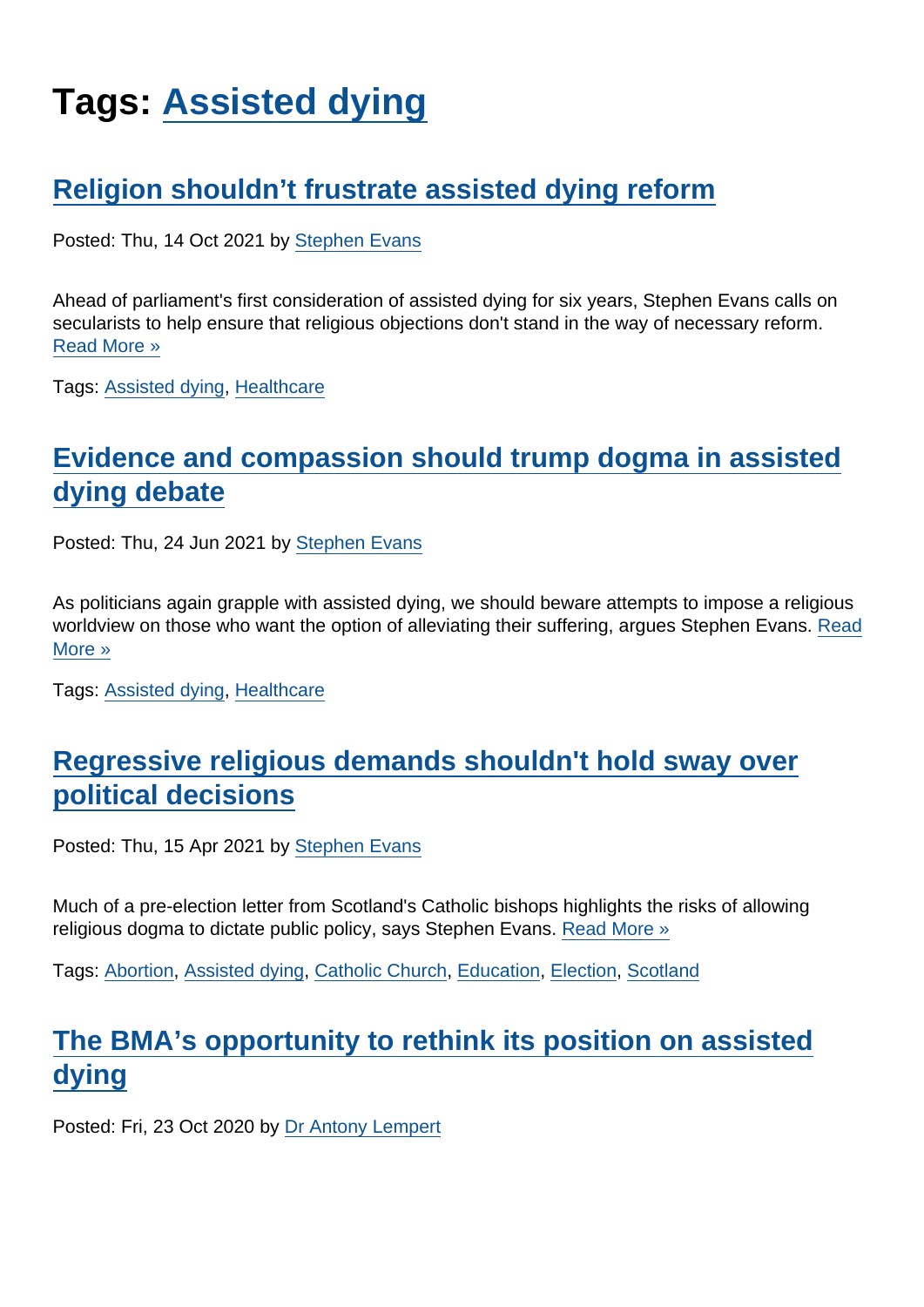The British Medical Association's opposition to assisted dying is at odds with its members' views. There's now a chance for the BMA and parliamentarians to stand up to religious obstructionism, says Dr Antony Lempert. [Read More »](https://www.secularism.org.uk/opinion/2020/10/the-bmas-opportunity-to-rethink-its-position-on-assisted-dying)

Tags: [Assisted dying,](https://www.secularism.org.uk/opinion/tags/Assisted+dying) [Healthcare](https://www.secularism.org.uk/opinion/tags/Healthcare)

# [Religious campaigners shouldn't be able to veto the refusal](https://www.secularism.org.uk/opinion/2020/06/religious-campaigners-shouldnt-be-able-to-veto-the-refusal-of-treatment) [of treatment](https://www.secularism.org.uk/opinion/2020/06/religious-campaigners-shouldnt-be-able-to-veto-the-refusal-of-treatment)

Posted: Mon, 15 Jun 2020 by [Dr Antony Lempert](https://www.secularism.org.uk/opinion/authors/860)

Christian campaigners have questioned a ruling that allowed a severely ill man to die. Dr Antony Lempert says they're misrepresenting the case – and patients' views are significant when determining their best interests. [Read More »](https://www.secularism.org.uk/opinion/2020/06/religious-campaigners-shouldnt-be-able-to-veto-the-refusal-of-treatment)

Tags: [Assisted dying,](https://www.secularism.org.uk/opinion/tags/Assisted+dying) [Healthcare](https://www.secularism.org.uk/opinion/tags/Healthcare)

# [Election 2019: pledges that should be in the parties'](https://www.secularism.org.uk/opinion/2019/11/election-2019-pledges-that-should-be-in-the-parties-manifestos) [manifestos](https://www.secularism.org.uk/opinion/2019/11/election-2019-pledges-that-should-be-in-the-parties-manifestos)

Posted: Tue, 05 Nov 2019 by [Stephen Evans](https://www.secularism.org.uk/opinion/authors/845)

As the UK's political parties consider their manifestos for the upcoming election, Stephen Evans outlines a series of secularist pledges they should include to advance freedom, fairness and equal citizenship. [Read More »](https://www.secularism.org.uk/opinion/2019/11/election-2019-pledges-that-should-be-in-the-parties-manifestos)

Tags: [Assisted Dying,](https://www.secularism.org.uk/opinion/tags/Assisted+Dying) [Caste,](https://www.secularism.org.uk/opinion/tags/Caste) [Charity](https://www.secularism.org.uk/opinion/tags/Charity), [Church & State](https://www.secularism.org.uk/opinion/tags/Church+&+State), [Circumcision,](https://www.secularism.org.uk/opinion/tags/Circumcision) [Collective worship](https://www.secularism.org.uk/opinion/tags/Collective+worship), [Election,](https://www.secularism.org.uk/opinion/tags/Election) [Faith Schools,](https://www.secularism.org.uk/opinion/tags/Faith+Schools) [Freedom of Expression](https://www.secularism.org.uk/opinion/tags/Freedom+of+Expression), [Public services](https://www.secularism.org.uk/opinion/tags/Public+services), [Religious slaughter,](https://www.secularism.org.uk/opinion/tags/Religious+slaughter) [admissions](https://www.secularism.org.uk/opinion/tags/admissions)

## [Doctors who favour legalisation of assisted dying deserve a](https://www.secularism.org.uk/opinion/2019/07/the-medical-profession-is-right-to-reconsider-assisted-dying) [hearing](https://www.secularism.org.uk/opinion/2019/07/the-medical-profession-is-right-to-reconsider-assisted-dying)

Posted: Thu, 04 Jul 2019 by [Dr Antony Lempert](https://www.secularism.org.uk/opinion/authors/860)

As more doctors' groups consult their members on assisted dying and parliament debates the issue, Dr Antony Lempert says the challenge to the status quo, which is propped up by religious interests, is welcome. [Read More »](https://www.secularism.org.uk/opinion/2019/07/the-medical-profession-is-right-to-reconsider-assisted-dying)

Tags: [Assisted dying,](https://www.secularism.org.uk/opinion/tags/Assisted+dying) [Healthcare](https://www.secularism.org.uk/opinion/tags/Healthcare)

# [Religious dogma still clouds assisted dying debate](https://www.secularism.org.uk/opinion/2019/02/religious-dogma-still-plagues-the-assisted-dying-debate)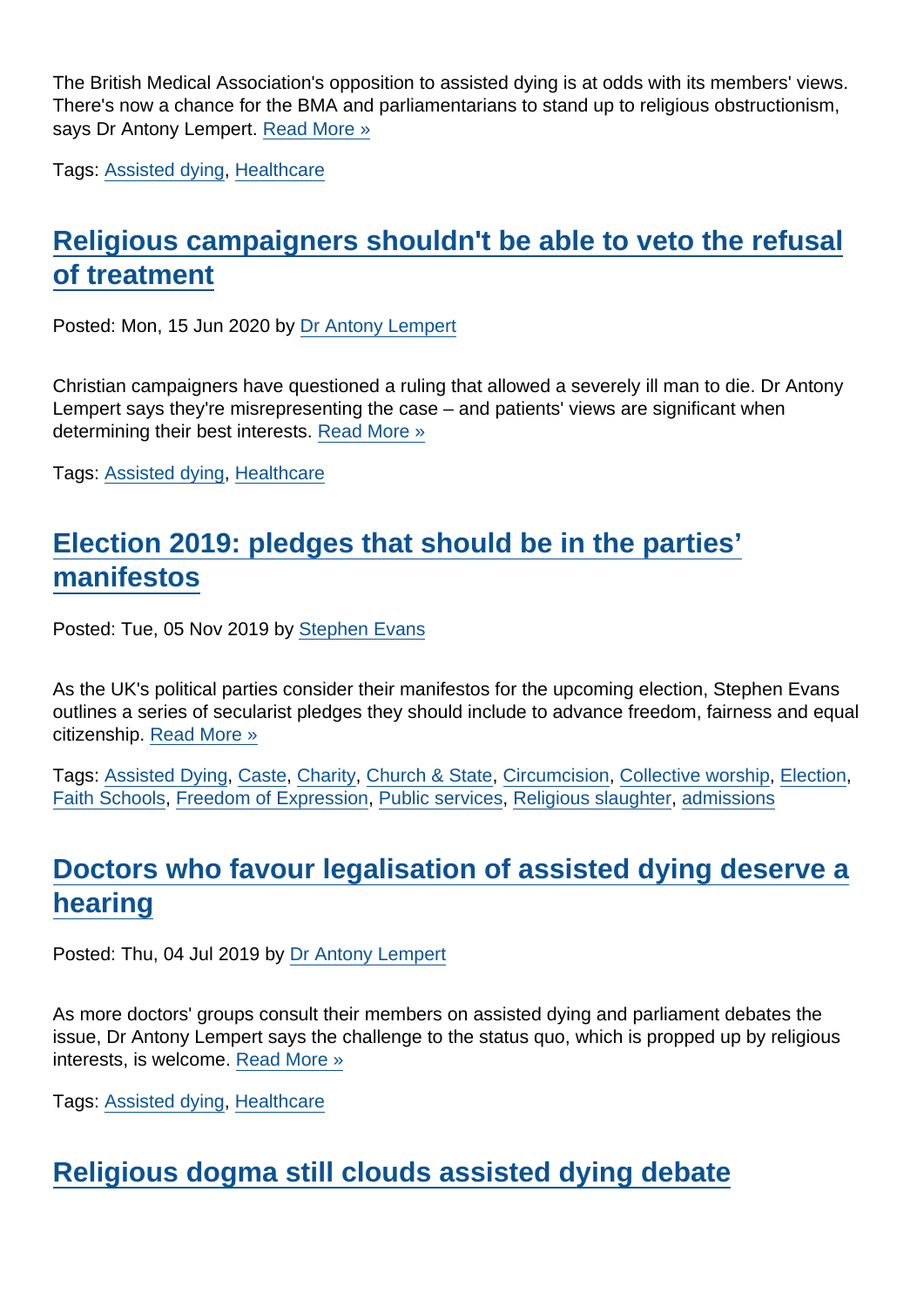As the Royal College of Physicians consults its members over assisted dying, Stephen Evans says we should be aware of often well-disguised theological objections to reform. [Read More »](https://www.secularism.org.uk/opinion/2019/02/religious-dogma-still-plagues-the-assisted-dying-debate)

Tags: [Assisted dying](https://www.secularism.org.uk/opinion/tags/Assisted+dying)

# [Assisted Dying Bill: The Church has no right to deny dignity](https://www.secularism.org.uk/opinion/2015/09/assisted-dying-bill-the-church-has-no-right-to-deny-dignity-in-death) [in death](https://www.secularism.org.uk/opinion/2015/09/assisted-dying-bill-the-church-has-no-right-to-deny-dignity-in-death)

Posted: Thu, 10 Sep 2015 by [Keith Porteous Wood](https://www.secularism.org.uk/opinion/authors/852)

The media give too much weight to the views of faith leaders who have failed to deal with the central issue of assisted dying, which is alleviating the suffering of others, argues Keith Porteous Wood.

While religious leaders are as entitled as anyone else... [Read More »](https://www.secularism.org.uk/opinion/2015/09/assisted-dying-bill-the-church-has-no-right-to-deny-dignity-in-death)

Tags: [Assisted Dying](https://www.secularism.org.uk/opinion/tags/Assisted+Dying)

#### [Assisted Dying: It is now a case of 'when', rather than 'if'](https://www.secularism.org.uk/opinion/2014/11/assisted-dying-it-is-now-a-case-of-when-rather-than-if)

Posted: Tue, 11 Nov 2014 by [Keith Porteous Wood](https://www.secularism.org.uk/opinion/authors/852)

On Friday 7 November the Assisted Dying Bill was debated in the House of Lords. The executive director of the National Secular Society, Keith Porteous Wood, who attended last Friday's debate, reports back about the debate and the Bill's progress.

Although the... [Read More »](https://www.secularism.org.uk/opinion/2014/11/assisted-dying-it-is-now-a-case-of-when-rather-than-if)

Tags: [Assisted Dying](https://www.secularism.org.uk/opinion/tags/Assisted+Dying)

# [The choice of when to die should be that of the individual –](https://www.secularism.org.uk/opinion/2014/06/the-choice-of-when-to-die-should-be-that-of-the-individual-not-religious-leaders) [not religious leaders](https://www.secularism.org.uk/opinion/2014/06/the-choice-of-when-to-die-should-be-that-of-the-individual-not-religious-leaders)

Posted: Thu, 05 Jun 2014 by [Terry Sanderson](https://www.secularism.org.uk/opinion/authors/850)

Speaking from personal experience, Terry Sanderson argues that religious opposition to a new law on assisted dying causes needless suffering to the terminally ill and their families.

The campaigning group Dignity in Dying has launched a campaign aimed at the... [Read More »](https://www.secularism.org.uk/opinion/2014/06/the-choice-of-when-to-die-should-be-that-of-the-individual-not-religious-leaders)

Tags: [Assisted Dying](https://www.secularism.org.uk/opinion/tags/Assisted+Dying)